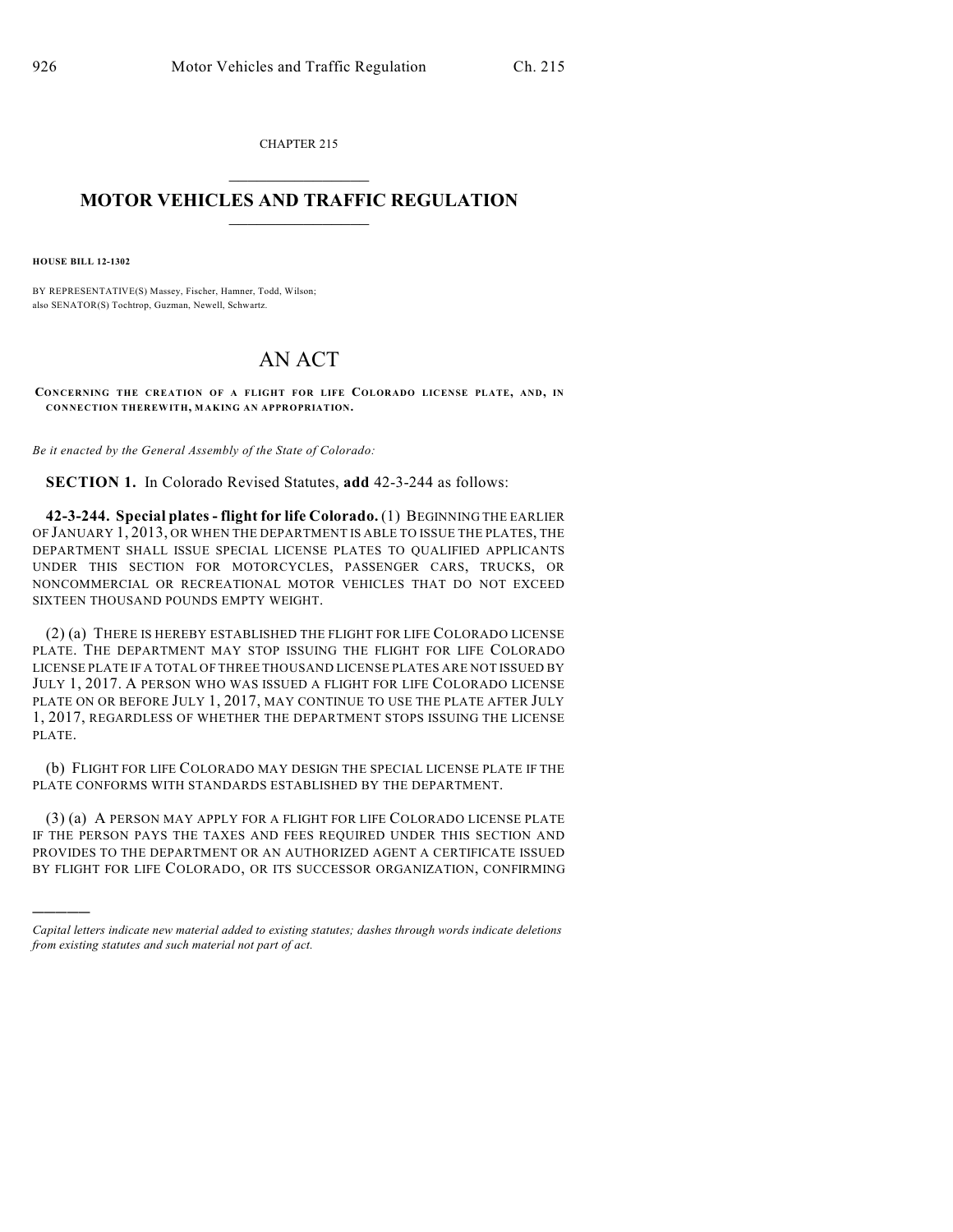THAT THE APPLICANT HAS DONATED TWENTY-FIVE DOLLARS TO FLIGHT FOR LIFE COLORADO.

(b) FLIGHT FOR LIFE COLORADO, OR ITS SUCCESSOR ORGANIZATION, SHALL FILE WITH THE DEPARTMENT AN ANNUAL STATEMENT VERIFYING THAT IT IS A NONPROFIT ORGANIZATION.

(4) THE AMOUNT OF THE TAXES AND FEES FOR SPECIAL LICENSE PLATES UNDER THIS SECTION ARE THE SAME AS THE AMOUNT OF THE TAXES AND FEES FOR REGULAR MOTOR VEHICLE LICENSE PLATES; EXCEPT THAT THE DEPARTMENT SHALL COLLECT A ONE-TIME FEE OF TWENTY-FIVE DOLLARS FOR ISSUANCE OR REPLACEMENT OF THE LICENSE PLATE.THE DEPARTMENT SHALL TRANSMIT THE ADDITIONAL ONE-TIME FEE TO THE STATE TREASURER, WHO SHALL CREDIT THE FEE TO THE HIGHWAY USERS TAX FUND CREATED IN SECTION 43-4-201, C.R.S.

(5) AN APPLICANT MAY APPLY FOR PERSONALIZED FLIGHT FOR LIFE COLORADO LICENSE PLATES. UPON PAYMENT OF THE ADDITIONAL FEE REQUIRED BY SECTION 42-3-211 (6) (a) FOR PERSONALIZED LICENSE PLATES, THE DEPARTMENT MAY ISSUE THE PLATES IF THE APPLICANT COMPLIES WITH SECTION 42-3-211. IF AN APPLICANT HAS EXISTING PERSONALIZED LICENSE PLATES FOR A MOTOR VEHICLE, THE APPLICANT MAY TRANSFER THE COMBINATION OF LETTERS OR NUMBERS TO A NEW SET OF FLIGHT FOR LIFE COLORADO LICENSE PLATES FOR THE VEHICLE UPON PAYING THE FEE REQUIRED BY SECTION 42-3-211 (6) (a) AND UPON TURNING IN THE EXISTING PLATES TO THE DEPARTMENT. A PERSON WHO HAS OBTAINED PERSONALIZED FLIGHT FOR LIFE COLORADO LICENSE PLATES UNDER THIS SUBSECTION (5) SHALL PAY THE ANNUAL FEE IMPOSED BY SECTION 42-3-211 (6) (b) FOR RENEWAL OF THE PERSONALIZED PLATES. THE FEES UNDER THIS SUBSECTION (5) ARE IN ADDITION TO ALL OTHER APPLICABLE TAXES AND FEES.

**SECTION 2.** In Colorado Revised Statutes, **amend** 42-3-312 as follows:

**42-3-312. Special license plate surcharge.** In addition to any other fee imposed by this article, an applicant for a special license plate created by rule in accordance with section 42-3-207, assuch section existed when the plate was created, or license plates issued pursuant to sections 42-3-211 to 42-3-218, sections 42-3-221 to 42-3-234, and sections 42-3-237 to  $42-3-240$  42-3-244 shall pay an issuance fee of twenty-five dollars; except that the fee is not imposed on special license plates exempted from additional fees for the issuance of a military special license plate by section 42-3-213 (1) (b) (II). The department shall transfer the fee to the state treasurer, who shall credit it to the licensing services cash fund created in section 42-2-114.5.

**SECTION 3. Appropriation.** (1) In addition to any other appropriation, there is hereby appropriated, out of any moneys in the Colorado state titling and registration account of the highway users tax fund created in section 42-1-211 (2), Colorado Revised Statutes, not otherwise appropriated, to the department of revenue, for the fiscal year beginning July 1, 2012, the sum of \$2,960, or so much thereof as may be necessary, to be allocated for the information technology division for the purchase of computer center services.

(2) In addition to any other appropriation, there is hereby appropriated to the